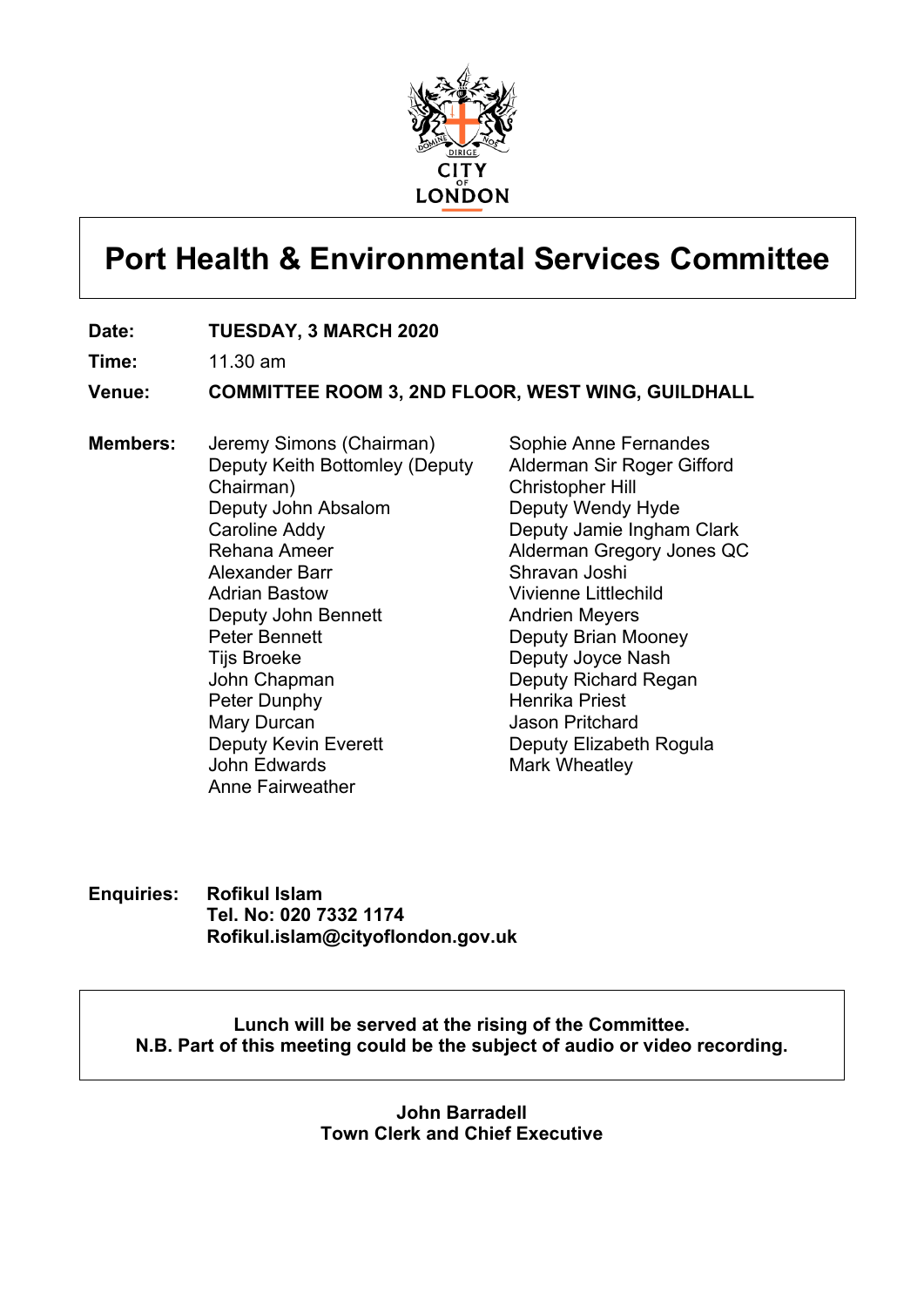### **AGENDA**

#### **Part 1 - Public Agenda**

#### 1. **APOLOGIES**

#### 2. **MEMBERS' DECLARATIONS UNDER THE CODE OF CONDUCT IN RESPECT OF ITEMS ON THE AGENDA**

#### 3. **MINUTES**

To agree the public minutes and summary of the meeting held on Tuesday, 14 January 2020.

## 4. **THAMES ESTUARY PARTNERSHIP ELECTION** To appoint a Representative to the Thames Estuary Partnership.

- 5. **OUTSTANDING ACTIONS** Report of the Town Clerk.
- 6. **UPDATE ON THE IMPACT OF THE UK LEAVING THE EU (BREXIT) ON PORT HEALTH & PUBLIC PROTECTION**

Report of the Director of Markets and Consumer Protection

#### **For Information** (Pages 13 - 18)

**For Decision** (Pages 1 - 8)

**For Decision**

**For Information** (Pages 9 - 12)

7. **MASSAGE & SPECIAL TREATMENT LICENCE FEES 2020/21** Report of the Director of Markets and Consumer Protection.

**For Decision** (Pages 19 - 26)

8. **CEMETERY & CREMATORIUM RISK MANAGEMENT** Report of the Director Open Spaces.

**For Decision** (Pages 27 - 38)

9. **ELECTRIC VEHICLE CHARGING INFRASTRUCTURE - ACTION PLAN** Report of the Director of Built Environment.

**For Information** (Pages 39 - 56)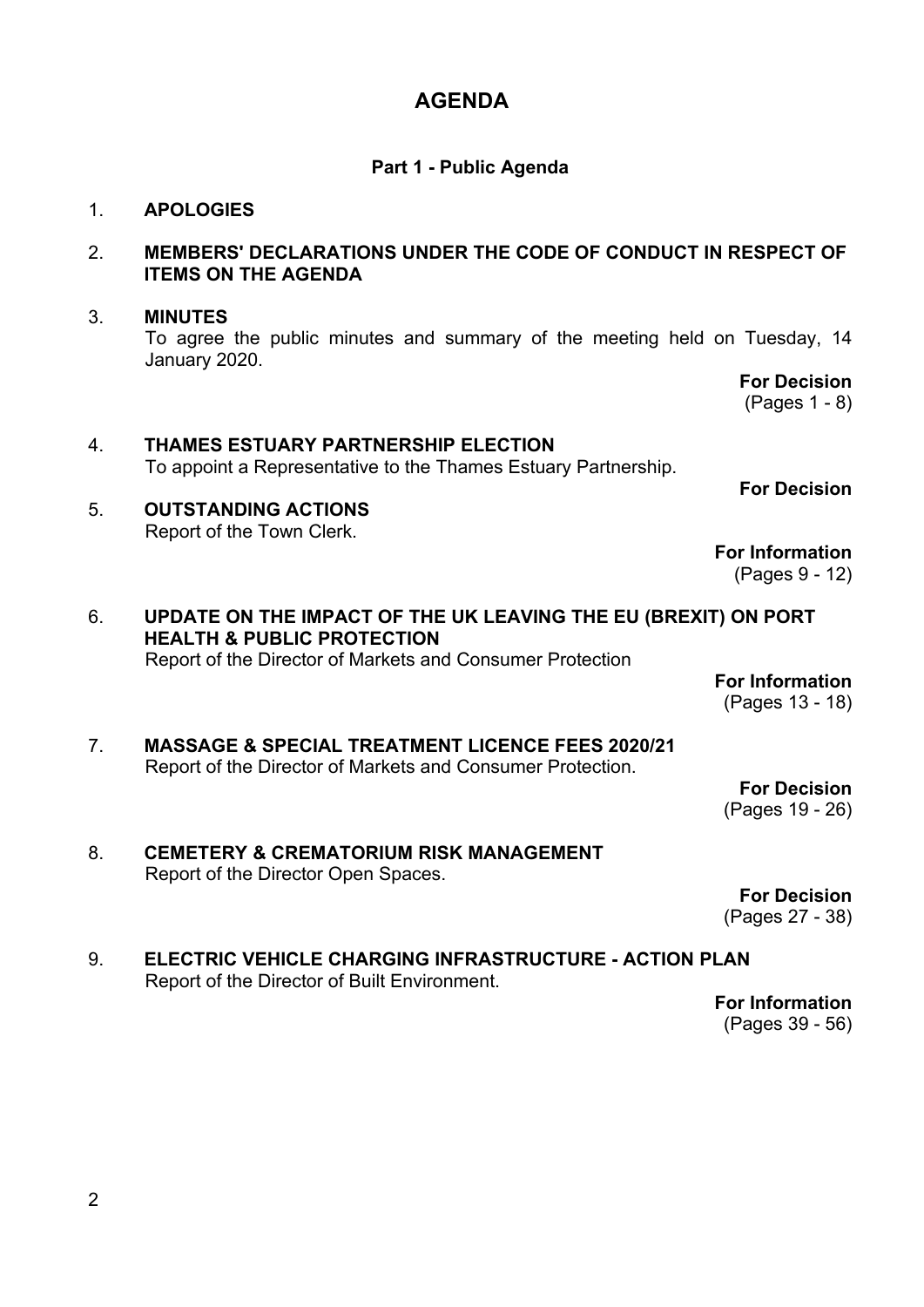10. **PROPOSED CHARGES FOR STREET CLEANSING, WASTE COLLECTION AND PUBLIC CONVENIENCES 2020/21** Report of the Director of the Built Environment.

> **For Information** (Pages 57 - 64)

- 11. **PORT HEALTH'S ROLE AND RESPONSIBILITIES IN RELATION TO INFECTIOUS DISEASE CONTROL - TO FOLLOW** Report of the Director of Markets and Consumer Protection.
- 12. **DEEP DIVE: CR21 AIR QUALITY** Report of the Director of Markets and Consumer Protection.

**For Information** (Pages 65 - 86)

**For Information**

#### 13. **GARDEN WASTE RECYCLING TRIAL ON THE BARBICAN AND GOLDEN LANE ESTATES**

Report of the Director of Built Environment.

**For Information** (Pages 87 - 90)

#### 14. **NEW APPROACH TO ADDRESS VEHICLE IDLING** Report of the Director of Built Environment. *To read in conjunction with item 19.*

**For Information**

(Pages 91 - 96)

#### 15. **QUESTIONS ON MATTERS RELATING TO THE WORK OF THE COMMITTEE**

#### 16. **ANY OTHER BUSINESS THAT THE CHAIRMAN CONSIDERS URGENT**

#### 17. **EXCLUSION OF THE PUBLIC**

MOTION – That under Section 100(A) of the Local Government Act 1972, the public be excluded from the meeting for the following items on the grounds that they involve the likely disclosure of exempt information as defined in Part I of the Schedule 12A of the Local Government Act.

**For Decision**

#### **Part 2 - Non-public Agenda**

#### 18. **NON-PUBLIC MINUTES**

To agree the non-public minutes of the meeting held on Tuesday, 14 January 2020.

**For Decision** (Pages 97 - 98)